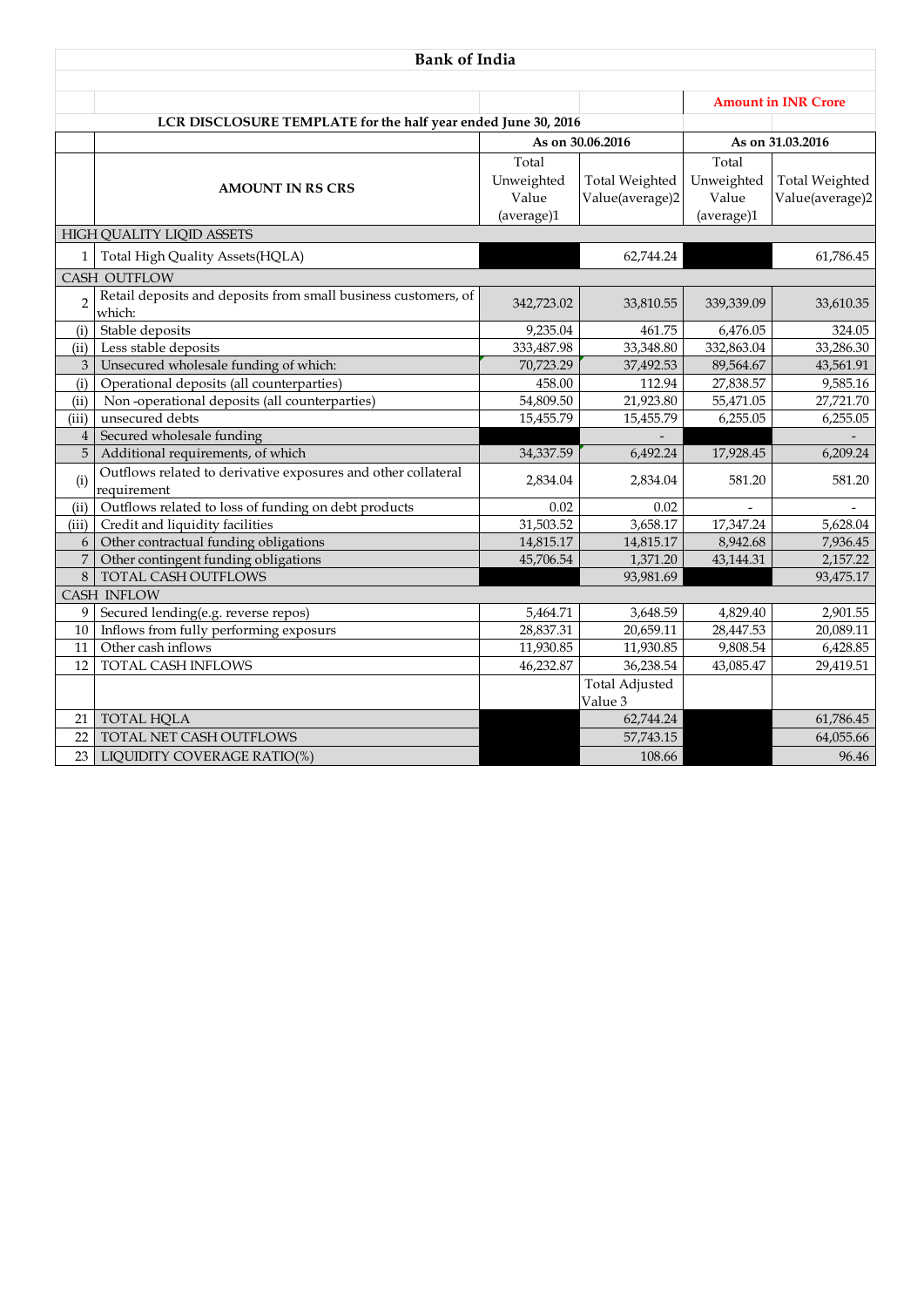## **Bank of India**

## **LCR DISCLOSURE TEMPLATE for the half year ended June 30, 2016**

## **Qualitative disclosures with regard to LCR**

W.e.f. 1st January 2015, the Bank has implemented guidelines on Liquidity Coverage Ratio (LCR) as directed by Reserve Bank of India.

The LCR standard aims to ensure that a bank maintains an adequate level of unencumbered High Quality Liquid Assets (HQLA) that can be converted into cash to meet its liquidity needs for a 30 calendar day time horizon under a significantly severe liquidity stress scenario. At a minimum, the stock of liquid assets should enable the bank to survive until next 30 calendar days under a severe liquidity stress scenario.

LCR =  $\frac{\text{High Quality Liquid Assets (HQLA)}}{\text{Total net cash outflows over the next 30 calendar days}}$ 

Here,

- HQLA comprises of level 1 and level 2 assets, in other words these are cash or near to cash items which can be easily used / discounted in the market in case of need.
- Net cash outflows are excess of total inflows over total outflows under stressed situation as defined by Basel / RBI. While arriving at the net cash outflow, the inflows are taken with pre-defined hair-cuts and the outflows are taken at pre-defined run-off factors.
- In case stressed inflows are more than the stressed outflows, 25% of total outflows shall be taken as total net cash outflows to arrive at the LCR.
- With effect from 01.01.2015, Banks are required to maintain minimum 60% LCR on an ongoing basis. The same shall reach 100% as on 01.01.2019 with incremental increase of 10% each year.

|                |     |     | $\mid$ 01.01.2015   01.01.2016   01.01.2017   01.01.2018   01.01.2019 |     |      |
|----------------|-----|-----|-----------------------------------------------------------------------|-----|------|
| Minimum<br>LCR | 60% | 70% | 80%                                                                   | 90% | 100% |

**Main Drivers of LCR**: The main drivers of the LCR is adequacy of High Quality Liquid Assets (HQLA) and lower net cash outflow on account of higher funding sources from retail customers. Adequate stock of HQLA helped the Bank to maintain adequate LCR as the Bank is maintaining significant amount of excess SLR.

**Intra-period changes as well as changes over time:** For the quarter ended June, 2016, the LCR was in excess of 100% during April, 2016 (128.44%) and May, 2016 (116.69%) while it dropped in June, 2016 (86.08%) due to decrease in stock of HQLA (reduction in excess SLR) but the same was above the regulatory requirement of 70%.